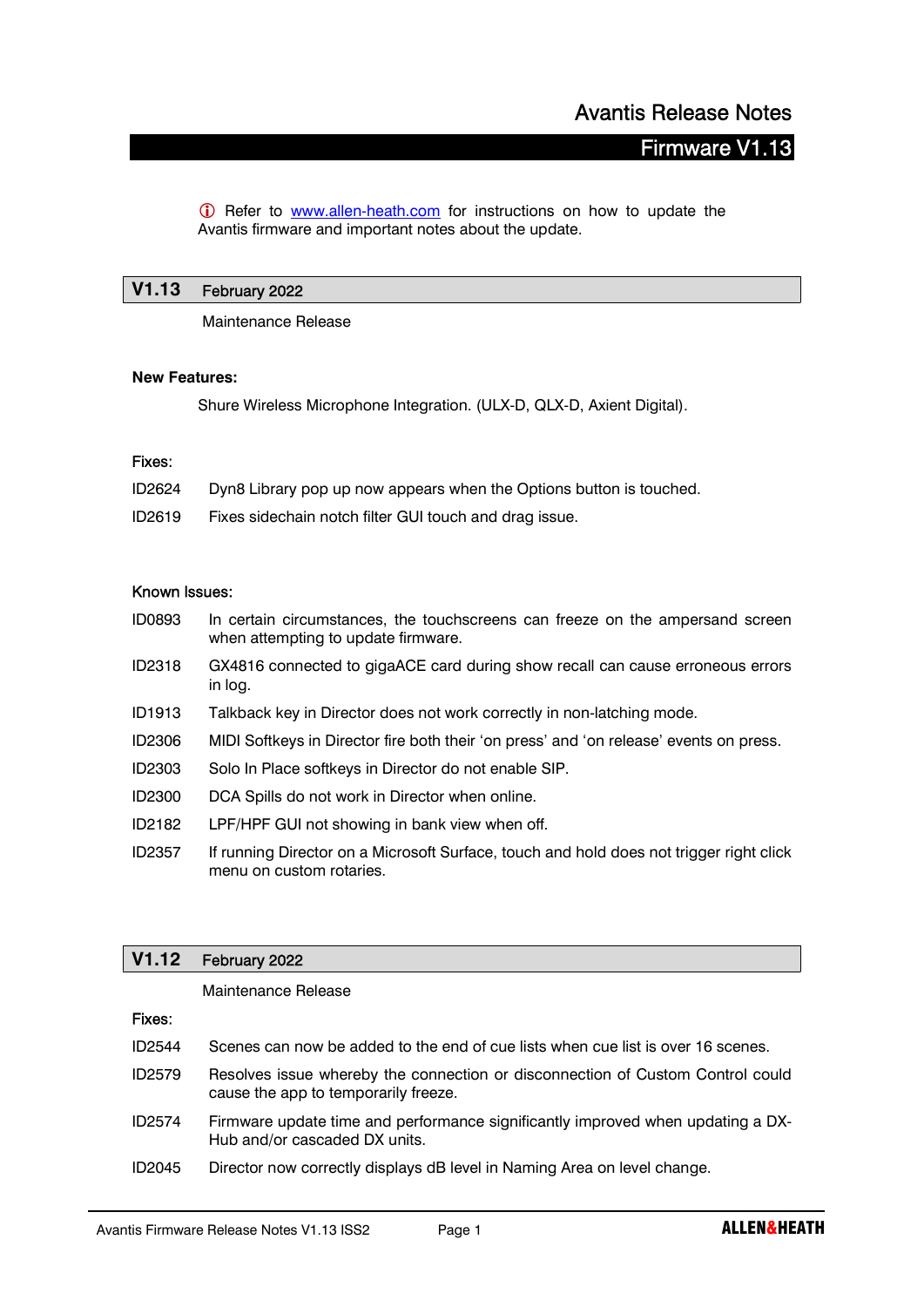ID2218 Fixes issue where Sync Selected layer in Strip Assign may not work reliably in both directions.

# Improvements:

- ID2489 Repositioned the Main Bus in the routing page for easier access.
- ID2409 Added dPack specific splash screen.
- ID2568 Updated fan controller to reduce unwanted modulation.
- ID2564 Support of latest DX32 hardware following component changes.
- ID2559 Support of latest DX012 hardware following component changes.
- ID2556 Support of latest DX164W hardware following component changes.
- ID2549 Support of latest AR & AB hardware following component changes.

# Known Issues:

- ID0893 In certain circumstances, the touchscreens can freeze on the ampersand screen when attempting to update firmware.
- ID2318 GX4816 connected to gigaACE card during show recall can cause erroneous errors in log.
- ID1913 Talkback key in Director does not work correctly in non-latching mode.
- ID2306 MIDI Softkeys in Director fire both their 'on press' and 'on release' events on press.
- ID2303 Solo In Place softkeys in Director do not enable SIP.
- ID2300 DCA Spills do not work in Director when online.
- ID2182 LPF/HPF GUI not showing in bank view when off.
- ID2357 If running Director on a Microsoft Surface, touch and hold does not trigger right click menu on custom rotaries.

# V1.11 June 2021

#### Maintenance Release

#### Fixes:

- ID893 In certain circumstances, the touchscreens could freeze on the ampersand screen when attempting to update firmware.
- ID2434/2435/2412/2461 Several issues related to Dyn8 including erroneous 'Insert Bypassed' message, stereo mix channels losing Dyn8 assignment after reboot, and Listen function not working for Dyn8 bands.
- ID2364/2406/2458 In some circumstances the screen application would crash and restart when attempting to shut down.
- ID2334/992/1913 Several SoftKey issues including some assignments erroneously show as invalid, Tap Tempo not flashing accurately at every beat, and Talkback not working correctly in momentary (non-latching) mode.
- ID2429 The global Direct Out source would switch to Post Preamp after viewing the Routing screen.
- ID1647 Event Logs could cause the mixer to run out of memory after a prolonged period of use.
- ID2471 Locking the mixer would not lock all screens.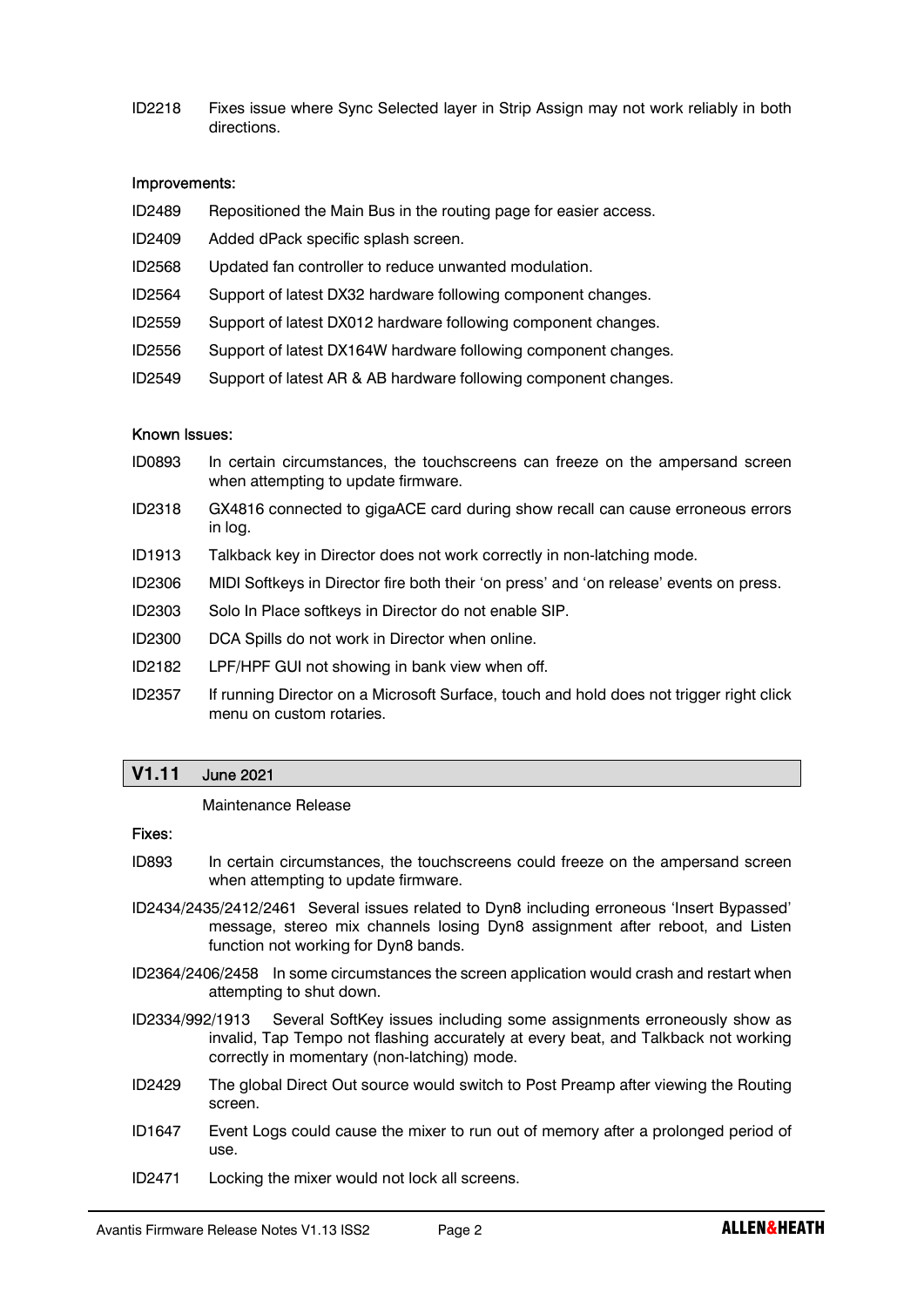- ID1542 A stalled fan would only be reported if already stalled at boot up.
- ID2442 Delays for mix channels were not displayed correctly after a bus config change.
- ID2348 The static IP address was not greyed out when activating DHCP.
- ID2438 Follow Main Pan icons were incorrectly displayed for mono mixes.
- ID2414 Recalling a Show from the Director Show manager would sometimes fail.
- ID2074 Block strip assignment would sometimes not work correctly.
- ID2416 MIDI strips in Director would only send the default MIDI messages.
- ID2307 Some MIDI MMC controls would not work reliably at every press.
- ID2308 Overwriting a Template Show on a USB drive would cause errors.
- ID2303 Solo In Place softkeys in Director would not enable SIP.

Several other minor fixes and improvements.

# Known Issues

- ID2318 GX4816 connected to gigaACE card during show recall can cause erroneous errors in log.
- ID2424 AES and Wordclock settings are not persistent after reboot and don't update correctly after a Show recall.
- ID2510 Recalling a V1.0x Show from the Director Show file manager can fail while running Director online.
- ID2306 MIDI Softkeys in Director send both their 'on press' and 'on release' events on press.
- ID2300 DCA Spills do not work in Director when online.
- ID2182 LPF/HPF GUI not showing in bank view when off.
- ID2357 If running Director on a Microsoft Surface, touch and hold does not trigger right click menu on custom rotaries.

# V1.10 March 2021

# Feature Release

#### New Features

- Support of Avantis Director (offline editor / online control software for Windows and Mac).
- Follow / Invert pan option for Stereo Auxes and Matrices.
- LCR+ Main bus mode with Divergence control.
- Support of MIDI over TCP/IP.
- Solo in Place.
- Several new routing and patching options:
	- o Mixes and PAFL available as Input sources
	- o Mixes can be patched to PAFL Ext In
	- o Mixes and PAFL can be patched to Mix Ext In

# Additional New Features for dPack users

- Optronik compressor.
- Hypabass subharmonic synth RackFX unit.
- Transient Controller RackFX unit.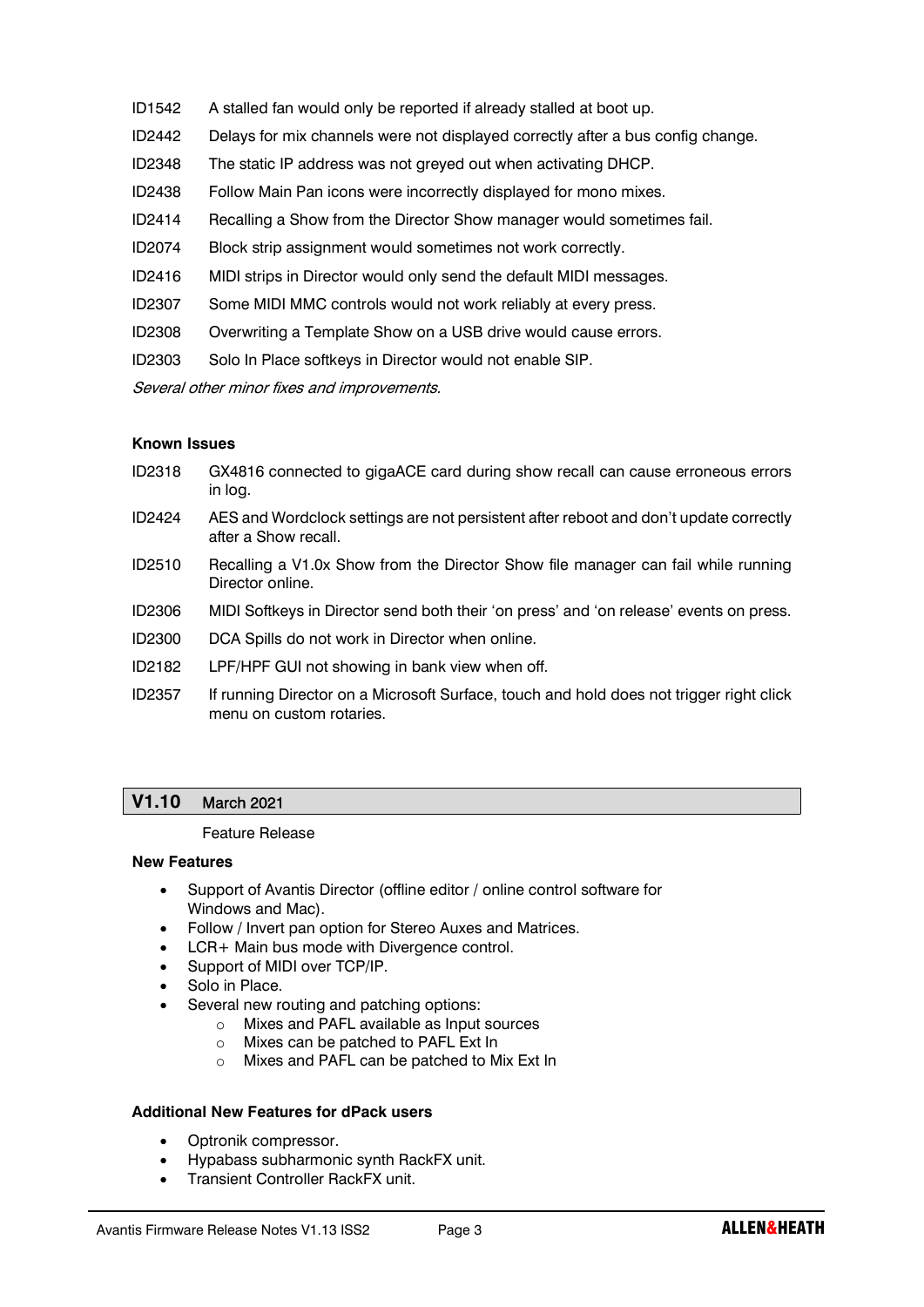### Improvements

- Embedded Scene Recall now supports remote Avantis, dLive and AHM units.
- New Softkey functions.
- New De-Esser modes.
- USB Audio Playback shows Elapsed and Remaining time.
- Stereo Record options expanded to include Tie Lines, PAFL or FX Unit outputs.
- Improved meter performance.

## Fixes

ID1684 Unplugging cascaded DX unit connected to GX4816 could cause Preamp controls to disappear.

ID1635 Fixes issue whereby in certain circumstances, recalling a Scene from a Cue List would not work.

- ID1630 Corrects GX4816 gain Insert behaviour. Return socket now correctly defaults to 0dB.
- ID1624 Directly patching RackFX output after change from Insert to Mix could cause a crash.
- ID1372 Various improvements to GUI responsiveness.
- ID1354 Cascaded devices connected to AR2412 now reconnect correctly after disconnecting and reconnecting dSnake.
- ID1238 Connecting sLink to gigaACE card immediately after a GX4816 could cause channels not to pass audio until Avantis is power cycled.
- ID623 Side chain sources now shown correctly in drop down menu.
- ID1926 Removes erroneous source point drop down for FX return.
- ID1683 Corrects Preamp GUI behaviour after hotplugging GX4816.
- ID1673 A Scene created with a DX unit connected now recalls correctly without the DX unit connected.
- ID1667 De-Esser Dual Mono mode would always key from channel 1.
- ID1563 Incorrect show was highlighted after show update.
- ID1256 Matrix DCA membership indication could be incorrect in naming area after assignment.
- ID1220 FX Return PEQ could recall during scene changes even when safe.
- ID555 Utility page could be shown after show recall.
- ID1977 FX Send name and colour could recall during scene changes even when safe.
- ID1363 Scene update softkey now correctly opens scene update page.
- ID1038 Adding large amounts of DCA gain (20db+) to outputs could cause audio level reduction.
- ID507 Frozen strip indication could become unsynced from GUI after mix config change.
- ID450 Blank space option missing from user meters.
- ID1691 / ID1614 / ID1394 / ID1426 / ID1488 / ID1004 / ID935

Various USB Play/Record system fixes.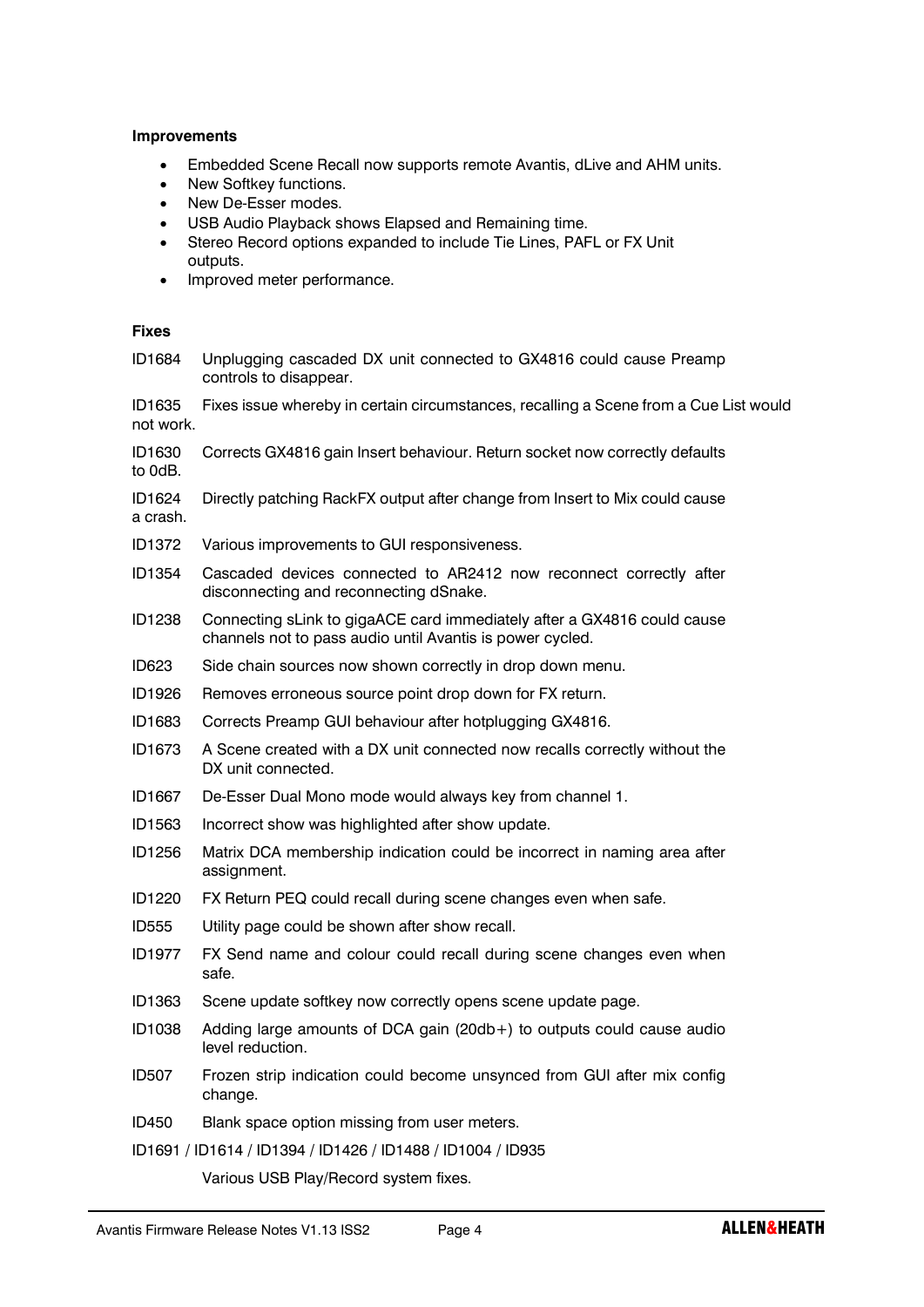### ID1188 / ID1015 / ID910 / ID1349

Various fixes to GUI behaviour on scene auto-increment.

Several other minor fixes and improvements.

# Known Issues

- ID0893 In certain circumstances, the touchscreens can freeze on the ampersand screen when attempting to update firmware.
- ID2318 GX4816 connected to gigaACE card during show recall can cause erroneous errors in log.
- ID1913 Talkback key in Director does not work correctly in non-latching mode.
- ID2306 MIDI Softkeys in Director fire both their 'on press' and 'on release' events on press.
- ID2303 Solo In Place softkeys in Director do not enable SIP.
- ID2300 DCA Spills do not work in Director when online.
- ID2182 LPF/HPF GUI not showing in bank view when off.
- ID2357 If running Director on a Microsoft Surface, touch and hold does not trigger right click menu on custom rotaries.

# V1.03 April 2020

#### Maintenance Release

# Fixes:

| ID1619                                      | DX expanders would not automatically update over SLink.                   |  |  |
|---------------------------------------------|---------------------------------------------------------------------------|--|--|
| ID1610                                      | Improved management of internal fan speed.                                |  |  |
| ID1607/1605                                 | Fixes to USB playback system.                                             |  |  |
| ID1624                                      | Repatching FX units in the I/O screen could sometimes crash the software. |  |  |
| ID1630                                      | Inserts over SLink would sometimes present the wrong return level.        |  |  |
| ID1631/1629                                 | Fixes to gain control on channel rotaries.                                |  |  |
| ID200/1553                                  | Resolution of several Internal Errors in the Event Log.                   |  |  |
| Several other minor fixes and improvements. |                                                                           |  |  |

# Known issues:

- ID1635 In certain circumstances, recalling a Scene from a Cue List doesn't work.
- ID0893 In certain circumstances, the touchscreens can freeze on the ampersand screen when attempting to update firmware.
- ID1031 A disconnected IP Controller can cause controls and metering to freeze every few seconds until the IP Controller is removed from the connection list.
- ID1131 Creating a stereo input can take longer if multiple pages have been viewed.
- ID1354 If an AB168/AR84 is connected to an AR2412 and becomes disconnected, the AR2412 will need to be reconnected to re-establish the AB168/AR84 connection.
- ID1394 When moving a recording from internal storage to USB storage, the mixer can freeze for around 60 seconds.